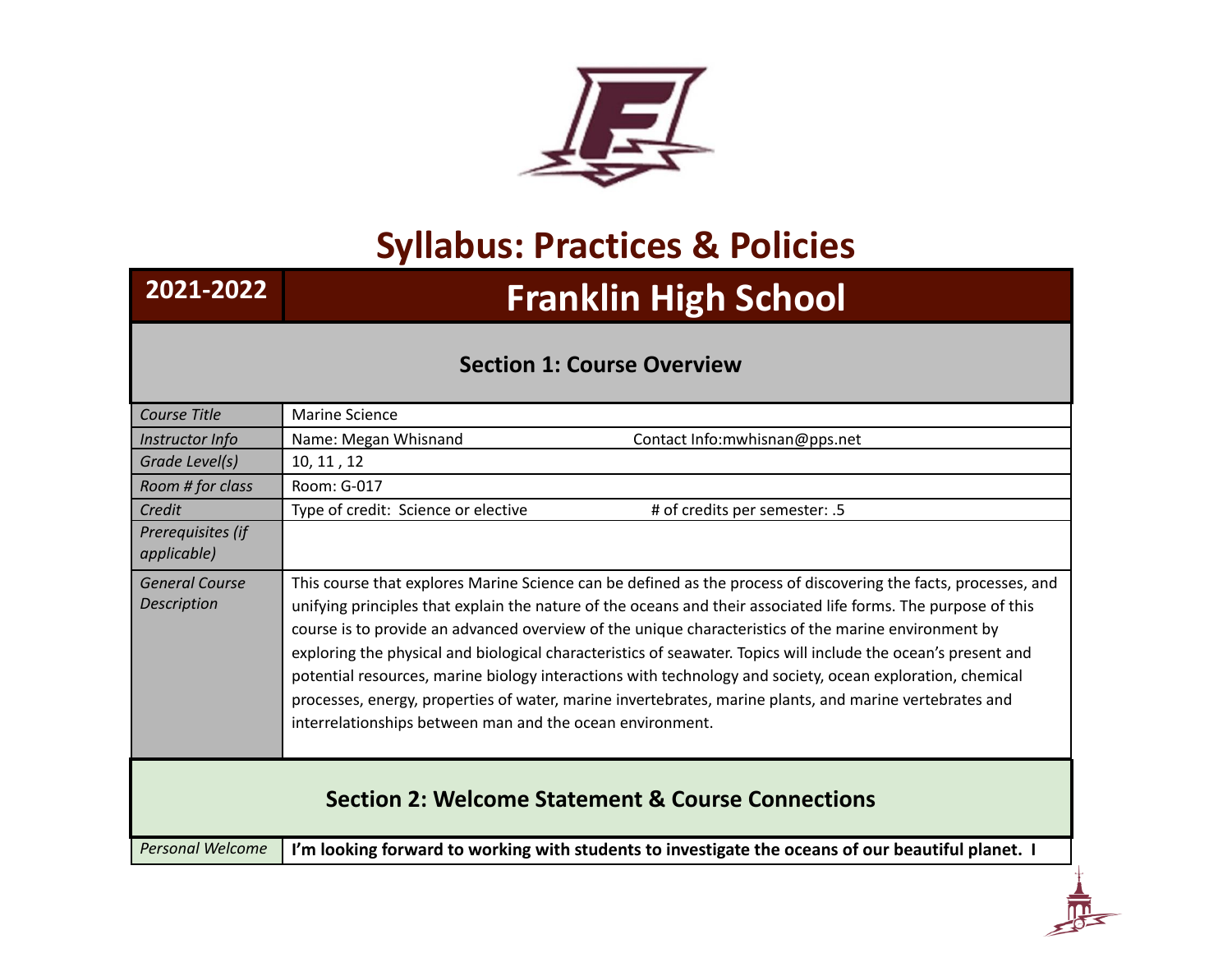|                          | hope to spark lots of curiosity and desire to learn and to help make our world a better place          |
|--------------------------|--------------------------------------------------------------------------------------------------------|
|                          | through understanding of the ocean and connections to all life and the rest of the planet.             |
| <b>Course Highlights</b> | 7 Essential Principles of Marine Science:                                                              |
| (topics, themes, areas   | 1. The Earth has one big ocean with many features.                                                     |
| of study)                | 2. The ocean and life in the ocean shape the features of the Earth.                                    |
|                          | 3. The ocean is a major influence on weather and climate.                                              |
|                          | 4. The ocean makes the Earth habitable.                                                                |
|                          | 5. The ocean supports a great diversity of life and ecosystems.                                        |
|                          | 6. The ocean and humans are inextricably interconnected.                                               |
|                          | 7. The ocean is largely unexplored.                                                                    |
| Course                   | In Marine Science students will have myriad opportunities to choose their focus of study through       |
| Connections to PPS       | project based learning. They will be supported, encouraged and expected to participate in              |
| <b>Relmagined Vision</b> | collaborative learning experiences. In addition to doing the science, students scientists will also be |
|                          | engaged with the societal and cultural aspects of human relationships with the sea. Within the         |
|                          | context of learning about the ocean, students will examine solutions to human made problems with a     |
|                          | lens of equity and social justice. For example, we begin the year with a mapping activity that         |
|                          | examines the role of the Mercator Projection in our perceptions of land mass and the ways in which     |
|                          | imperialism has (and continues to) impact resource allocation and oppressive legislation around the    |
|                          | globe. My goal is that students complete the course with an understanding of how their own             |
|                          | existence is impacted by the oceans and, conversely, the ways in which it is impactful as well.        |
|                          |                                                                                                        |
|                          |                                                                                                        |
|                          | <b>Section 3: Student Learning</b>                                                                     |
| Prioritized              | The following standards will be explored in the course:                                                |
| <b>Standards</b>         | Alignment of Ocean Literacy Framework to the NGSS for Grades 9-12                                      |

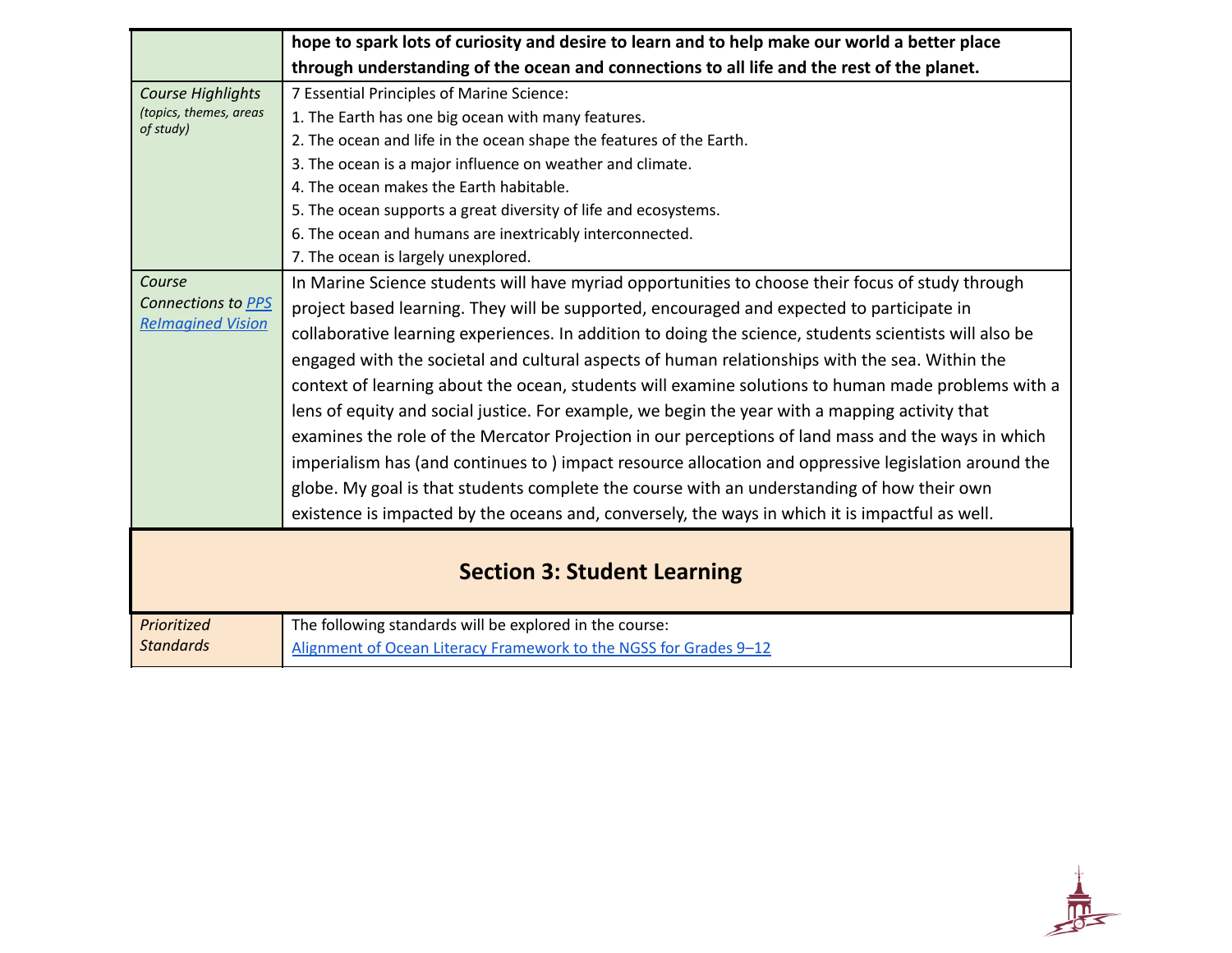| <b>PPS Graduate</b> | I will help students grow their knowledge and skills in the following aspects of PPS's Graduate Portrait:          |
|---------------------|--------------------------------------------------------------------------------------------------------------------|
| <b>Portrait</b>     | Inclusive and Collaborative Problem Solvers                                                                        |
| <b>Connections</b>  | Inquisitive Critical Thinkers with Deep Knowledge                                                                  |
|                     | <b>Transformative Racial Equity Leaders</b><br>$\overline{\phantom{a}}$                                            |
|                     | Resilient and Adaptable Lifelong Learners                                                                          |
|                     | Powerful and Effective Communicators                                                                               |
|                     | Positive, Confident, and Connected Sense of Self                                                                   |
|                     | Influential and Informed Global Stewards                                                                           |
|                     | Reflective, Empathetic, and Empowering Graduates                                                                   |
|                     | Optimistic, Future-Oriented Graduate                                                                               |
|                     |                                                                                                                    |
|                     |                                                                                                                    |
|                     |                                                                                                                    |
| Differentiation/    | I will provide the following supports specifically for students in the following programs:                         |
| accessibility       | Special Education: I will be familiar with the IEP for each student who has one and I will make the appropriate    |
| strategies and      | accommodations and modifications for individuals. I will collaborate regularly with their case managers,           |
| supports:           | including attending IEP meetings when I'm able and I will refer students when it is appropriate to do so.          |
|                     | 504 Plans: I will be aware of the details within the 504 plans of individuals and I will make the necessary        |
|                     | accommodations.                                                                                                    |
|                     | English Language Learners: I will collaborate with the student's ELL teacher and I will provide materials that are |
|                     |                                                                                                                    |
|                     | appropriate for their ELL level as well as scaffolding the content of the Marine Science course itself to scaffold |
|                     | English language learning opportunities. When it is appropriate and possible, I will offer content specific        |
|                     | materials in a student's first language to support their learning.                                                 |
|                     | Talented & Gifted: I will be aware of the student's area of identification and provide extension opportunities     |
|                     | for all assignments. I will support, encourage and expect that student's with TAG identification extend their      |
|                     | learning whenever possible and appropriate. I will refer students when it is appropriate to do so.                 |
| Personalized        | Career Related Learning Experience (CRLE) #1                                                                       |
| <b>Learning</b>     | Career Related Learning Experience (CRLE) #2                                                                       |
| <b>Graduation</b>   | -The experience(s) will be:                                                                                        |
| Requirements (as    |                                                                                                                    |
| applicable in this  | Complete a resume                                                                                                  |
| course):            | Complete the My Plan Essay                                                                                         |
|                     |                                                                                                                    |
|                     |                                                                                                                    |
|                     |                                                                                                                    |
|                     |                                                                                                                    |
|                     |                                                                                                                    |

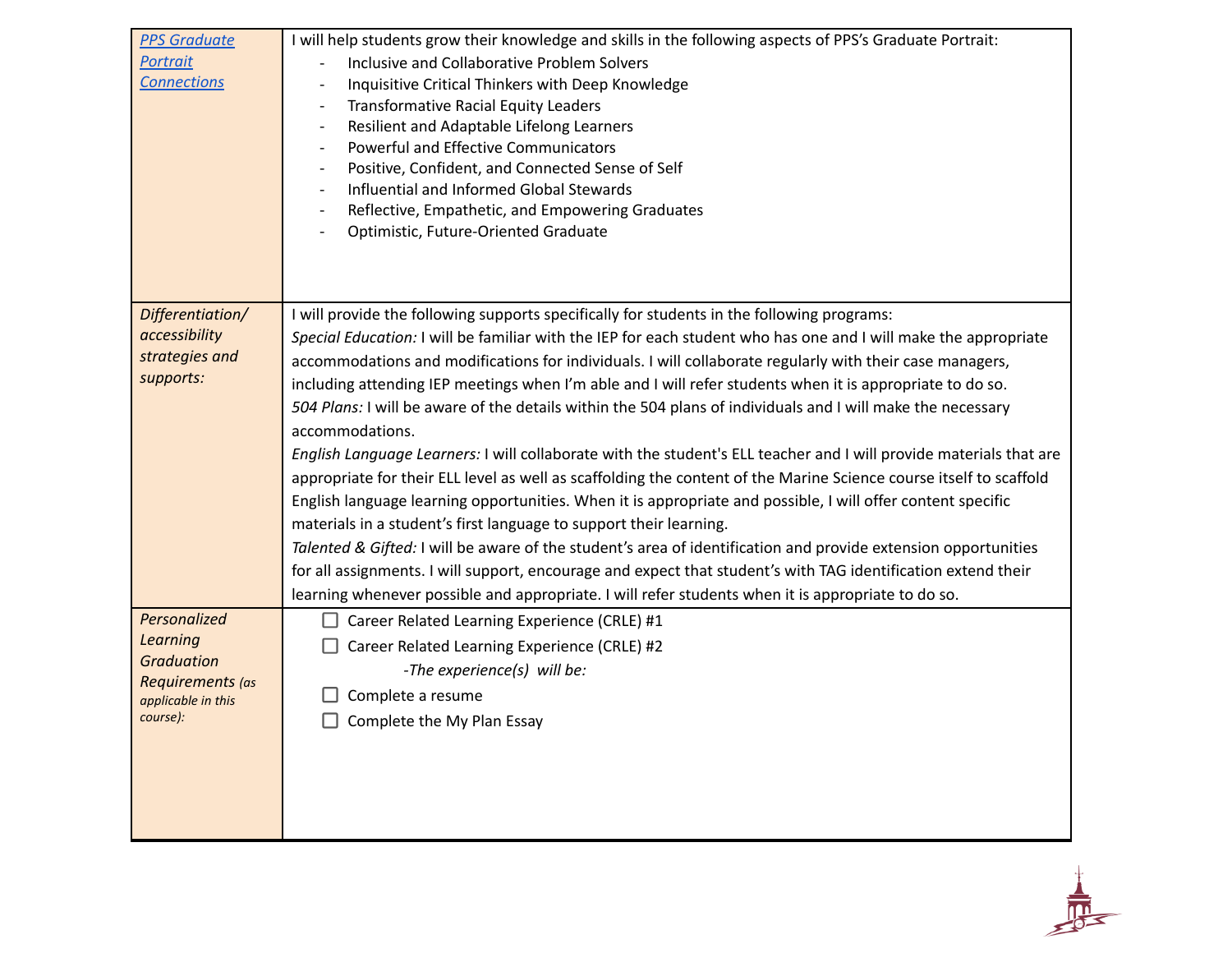|                              | <b>Section 4: Cultivating Culturally Sustaining Communities</b>                                                                                                                                                                                                                                                                                                                                                                |
|------------------------------|--------------------------------------------------------------------------------------------------------------------------------------------------------------------------------------------------------------------------------------------------------------------------------------------------------------------------------------------------------------------------------------------------------------------------------|
| <b>Tier 1 SEL Strategies</b> |                                                                                                                                                                                                                                                                                                                                                                                                                                |
| <b>Shared</b><br>Agreements  | I will facilitate the creation of our Shared Agreements that respects and celebrates each student's race, ability,<br>language, and gender identity in the following way(s):                                                                                                                                                                                                                                                   |
|                              | We discuss the concepts of respect, engagement, thoughtfulness and responsibility. Students then have time<br>to reflect and put into their own words what a learning environment that could be described with those terms<br>looks, sounds and feels like. Those are anonymously shared and combined into a shared document that serves<br>as our class norms and is posted and available for referring to at any given time. |
|                              |                                                                                                                                                                                                                                                                                                                                                                                                                                |
|                              | I will display our Agreements in the following locations:                                                                                                                                                                                                                                                                                                                                                                      |
|                              | posted on the wall in the classroom and as a link within the home page of the Canvas course.                                                                                                                                                                                                                                                                                                                                   |
|                              | My plan for ongoing feedback through year on their effectiveness is:<br>the use of exit tickets and anonymous surveys.                                                                                                                                                                                                                                                                                                         |

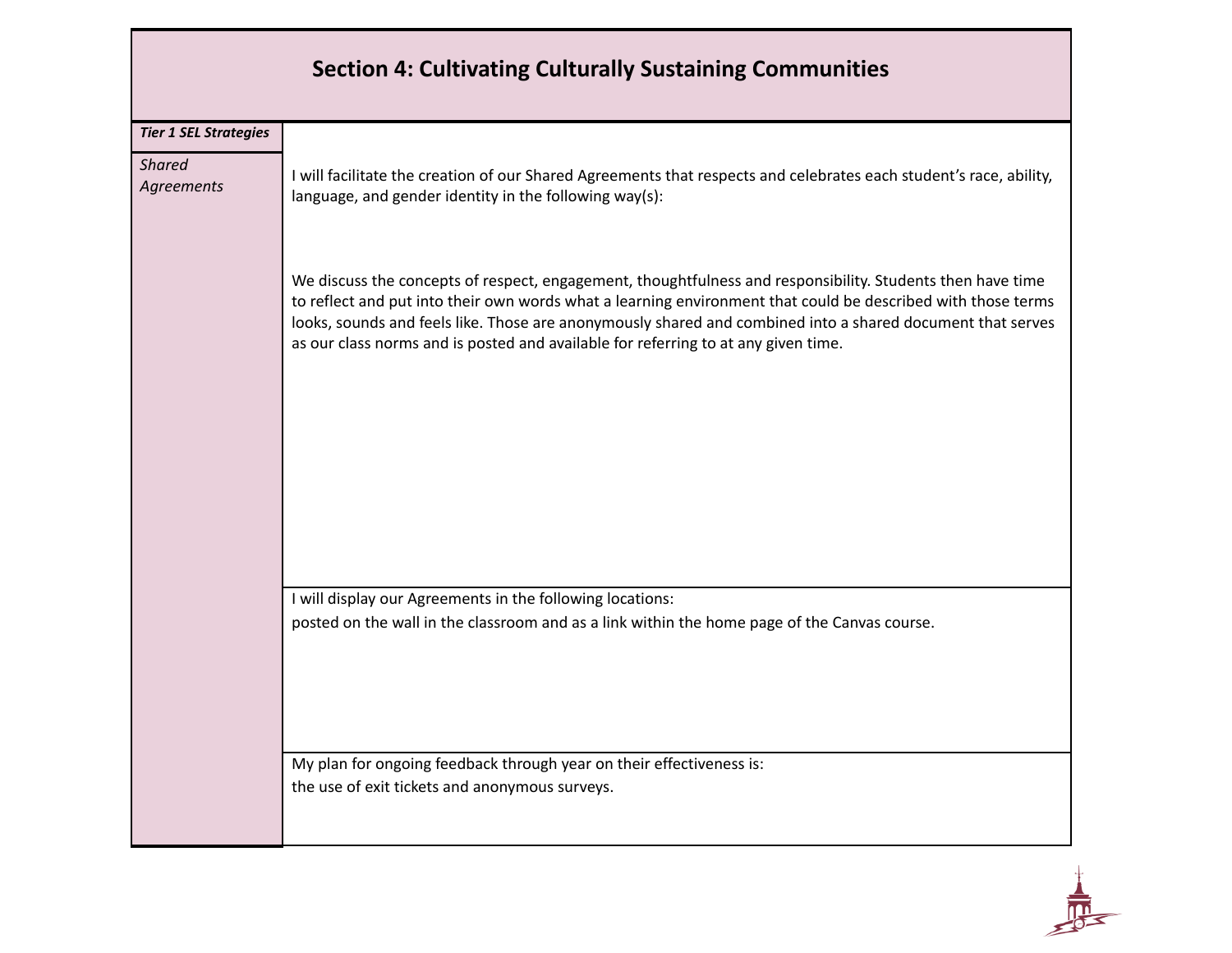| Student's<br>Perspective &<br><b>Needs</b> | I will cultivate culturally sustaining relationships with students by:<br>making an effort to try to have a personal interaction with each student, every class period.<br>During the first week of school they complete a survey that illuminates me on their personal academic support<br>needs and what they are comfortable sharing with me about their lives.<br>Using the Remind app. and emailing parents/guardians to offer positive feedback about things that are going<br>well and successes their students are having. |
|--------------------------------------------|------------------------------------------------------------------------------------------------------------------------------------------------------------------------------------------------------------------------------------------------------------------------------------------------------------------------------------------------------------------------------------------------------------------------------------------------------------------------------------------------------------------------------------|
|                                            | Families can communicate what they know of their student's needs with me in the following ways:<br>Canvas<br>Remind<br>PPS email                                                                                                                                                                                                                                                                                                                                                                                                   |

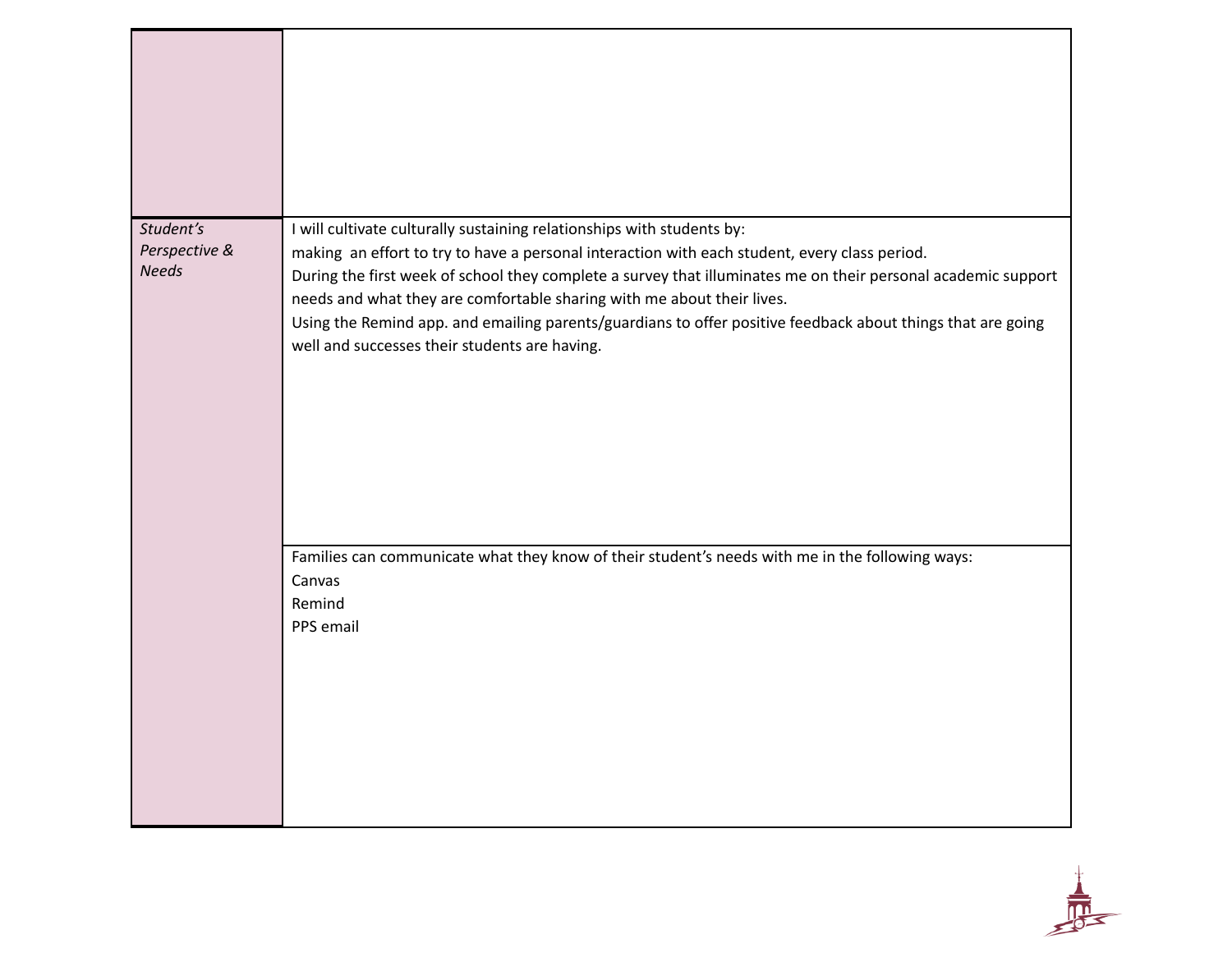| Empowering      | I will celebrate student successes in the following ways:                                                                                                                    |
|-----------------|------------------------------------------------------------------------------------------------------------------------------------------------------------------------------|
| <b>Students</b> | Praise                                                                                                                                                                       |
|                 | Exhibition of their work for others to enjoy                                                                                                                                 |
|                 | Letters of appreciation                                                                                                                                                      |
|                 | Emails to parents/guardians                                                                                                                                                  |
|                 |                                                                                                                                                                              |
|                 |                                                                                                                                                                              |
|                 |                                                                                                                                                                              |
|                 |                                                                                                                                                                              |
|                 |                                                                                                                                                                              |
|                 |                                                                                                                                                                              |
|                 |                                                                                                                                                                              |
|                 |                                                                                                                                                                              |
|                 | I will solicit student feedback on my pedagogy, policies and practices by:                                                                                                   |
|                 | using exit tickets and anonymous surveys as well as fostering trusting relationships where student's feel                                                                    |
|                 | confident advocating for themselves and the group by voicing concerns and suggestions about how I am<br>delivering content.                                                  |
|                 |                                                                                                                                                                              |
|                 |                                                                                                                                                                              |
|                 |                                                                                                                                                                              |
|                 |                                                                                                                                                                              |
|                 |                                                                                                                                                                              |
|                 |                                                                                                                                                                              |
|                 |                                                                                                                                                                              |
|                 | When class agreements aren't maintained (i.e. behavior) by a student I will approach it in the following ways:                                                               |
|                 | Over the years, I have found private conversions with students who are struggling to adhere to our shared                                                                    |
|                 | classroom agreements to be the most effective strategy for supporting them in choosing to do so. If this is                                                                  |
|                 | unsuccessful, I will reach out to other teachers who are currently, or have recently, worked with the student                                                                |
|                 | and I will reach out to the people listed in Synergy as parents/guardians. Often, that leads me to a greater                                                                 |
|                 | understanding of the function of the behavior, which I can then work to accommodate and create a learning<br>environment where the student feels comfortable and productive. |
|                 |                                                                                                                                                                              |
|                 |                                                                                                                                                                              |
|                 |                                                                                                                                                                              |
|                 |                                                                                                                                                                              |

 $\frac{1}{\sqrt{1+\frac{1}{2}}}\frac{1}{\sqrt{1+\frac{1}{2}}}\left( \frac{1}{\sqrt{1+\frac{1}{2}}}\right)$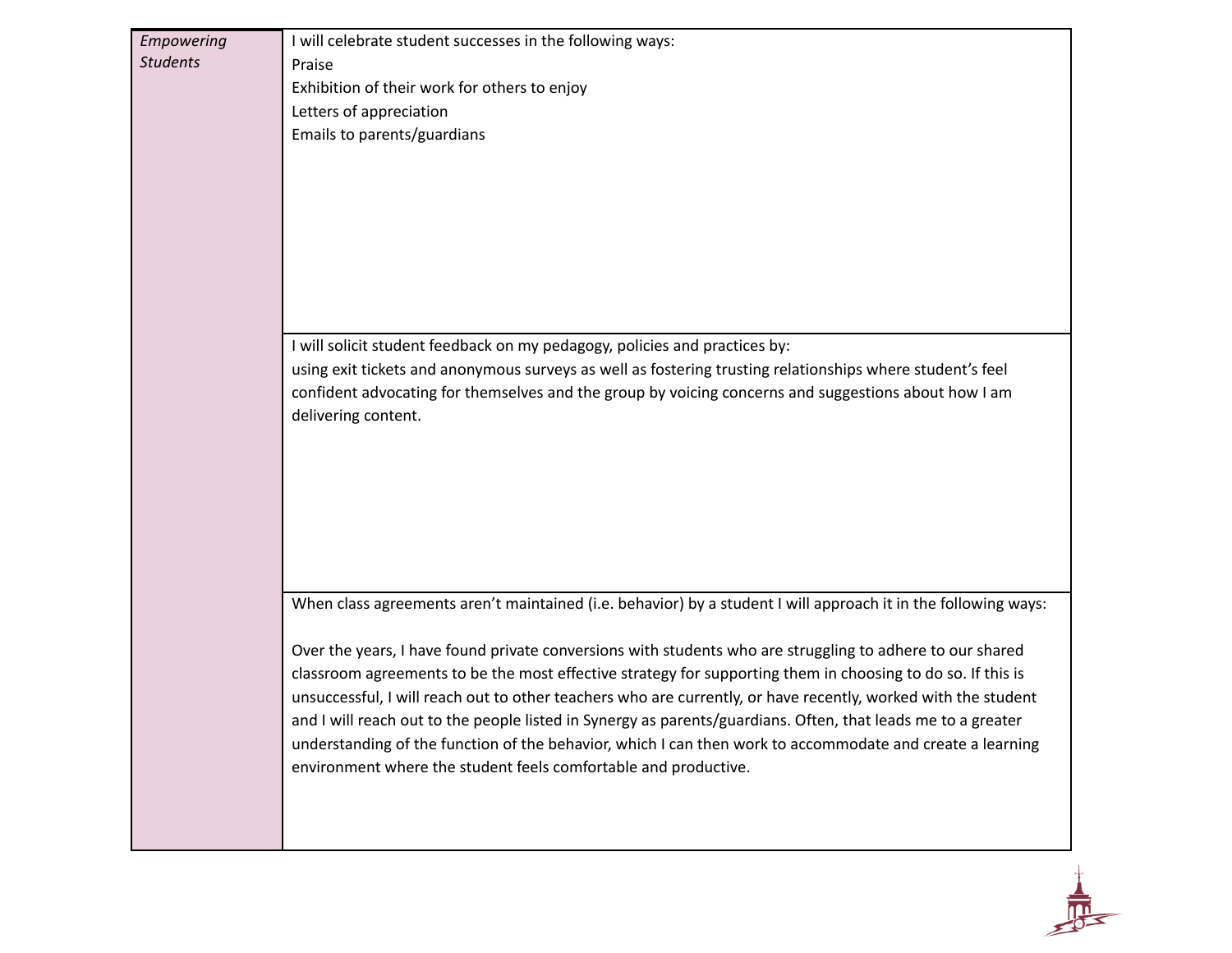| Showcasing<br><b>Student Assets</b>     | I will provided opportunities for students to choose to share and showcase their work by:<br>presenting to the class as instructors themselves and with gallery exhibitions.                                                                                                                                                                                                                                                                                          |
|-----------------------------------------|-----------------------------------------------------------------------------------------------------------------------------------------------------------------------------------------------------------------------------------------------------------------------------------------------------------------------------------------------------------------------------------------------------------------------------------------------------------------------|
| Safety issues and                       | <b>Section 5: Classroom Specific Procedures</b>                                                                                                                                                                                                                                                                                                                                                                                                                       |
| requirements (if<br>applicable):        |                                                                                                                                                                                                                                                                                                                                                                                                                                                                       |
| <b>Coming &amp; Going</b><br>from class | I understand the importance of students taking care of their needs. Please use the following guidelines when<br>coming and going from class:<br>Please try to be on time. If you are late, please join us with the least disruptions possible.<br>Let me know when you need a Hall Pass, I am happy to provide you one.<br>Please do try to limit your time outside of the classroom during class time.<br>Please remember to center our shared classroom agreements. |
|                                         |                                                                                                                                                                                                                                                                                                                                                                                                                                                                       |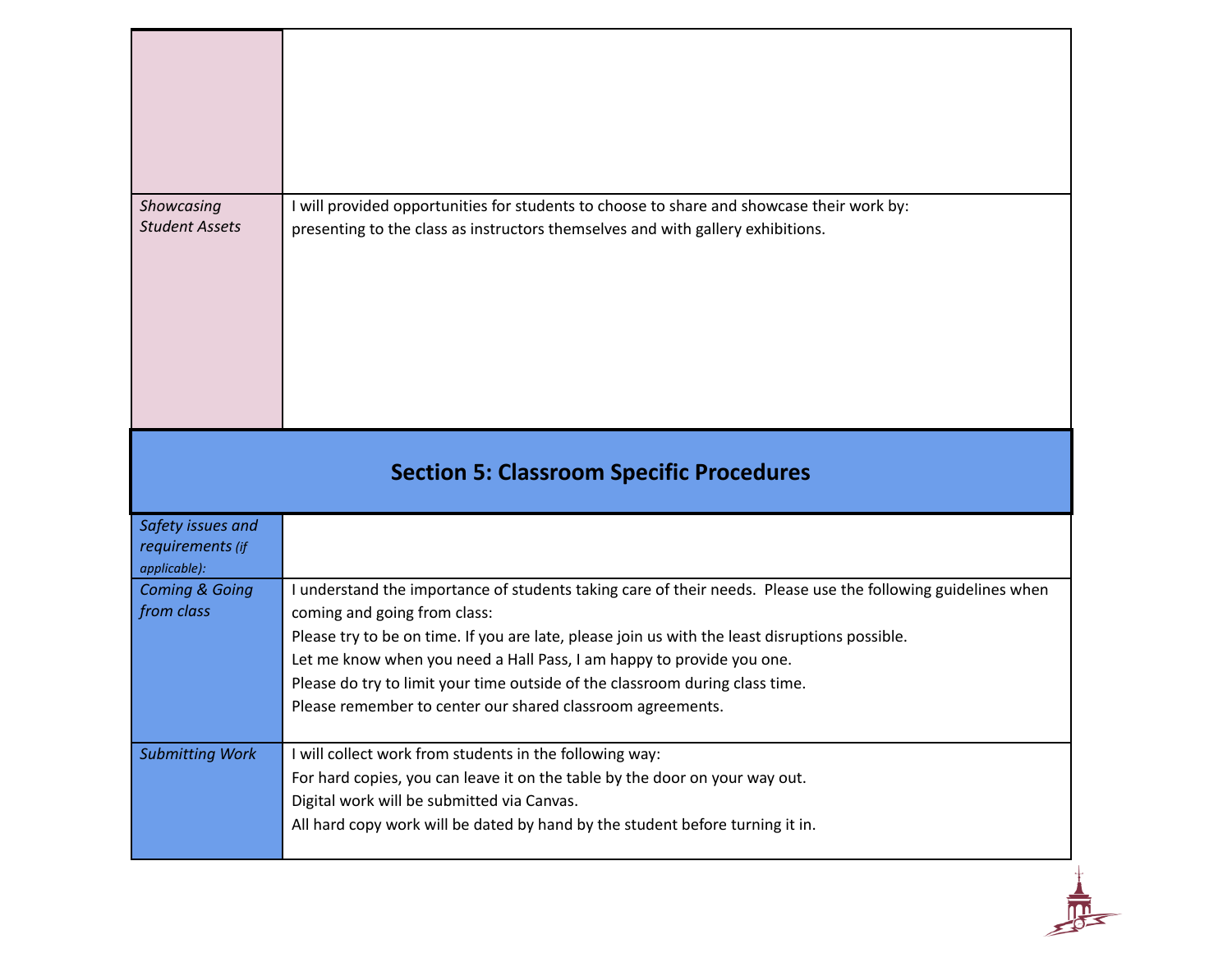|                                           | If a student misses a deadline, I will partner with the student in the following ways so they have the ability to |
|-------------------------------------------|-------------------------------------------------------------------------------------------------------------------|
|                                           | demonstrate their abilities:                                                                                      |
|                                           | We will meet to determine a reasonable and realistic plan for submitting the missing work.                        |
|                                           |                                                                                                                   |
| <b>Returning Your</b>                     | My plan to return student work is the following:                                                                  |
| <b>Work</b>                               | Timeline: within a week of submission.                                                                            |
|                                           | What to look for on your returned work:                                                                           |
|                                           | A check mark means you earned full credit = 3 points.                                                             |
|                                           | A check minus means you should consider making edits/improvements =1-2 points, but revise for more!               |
|                                           | A check plus means you excelled and earned a bonus point(s) = $4$ points                                          |
|                                           | Revision Opportunities: see "check minus" above                                                                   |
| <b>Formatting Work</b><br>(if applicable) | Directions on how to format submitted work (ex. formal papers, lab reports, etc) can be found here:               |
| <b>Attendance</b>                         | If a student is absent, I can help them get caught up by:                                                         |
|                                           | encouraging them to look at Canvas to see what was missed and we'll check in upon return to class. Email me       |
|                                           | with questions. Come to Tutorial!                                                                                 |
|                                           |                                                                                                                   |
|                                           | <b>Section 6: Course Resources &amp; Materials</b>                                                                |
| <b>Materials Provided</b>                 | I will provided the following materials to students:                                                              |
|                                           | All                                                                                                               |
| <b>Materials Needed</b>                   | Please have the following materials for this course:                                                              |
|                                           | A writing utensil and notebook paper that can be torn out to turn in.                                             |
|                                           |                                                                                                                   |
|                                           | Franklin can help with any materials you may need as well. Please reach out to me privately and I will help you   |
|                                           | get what you need.                                                                                                |
| <b>Course Resources</b>                   | Here is a link to resources that are helpful to students during this course:                                      |
|                                           |                                                                                                                   |
| Empowering                                | The following are resources available for families to assist and support students through the course:             |
| <b>Families</b>                           |                                                                                                                   |
|                                           |                                                                                                                   |
|                                           | <b>Section 7: Assessment of Progress and Achievement</b>                                                          |

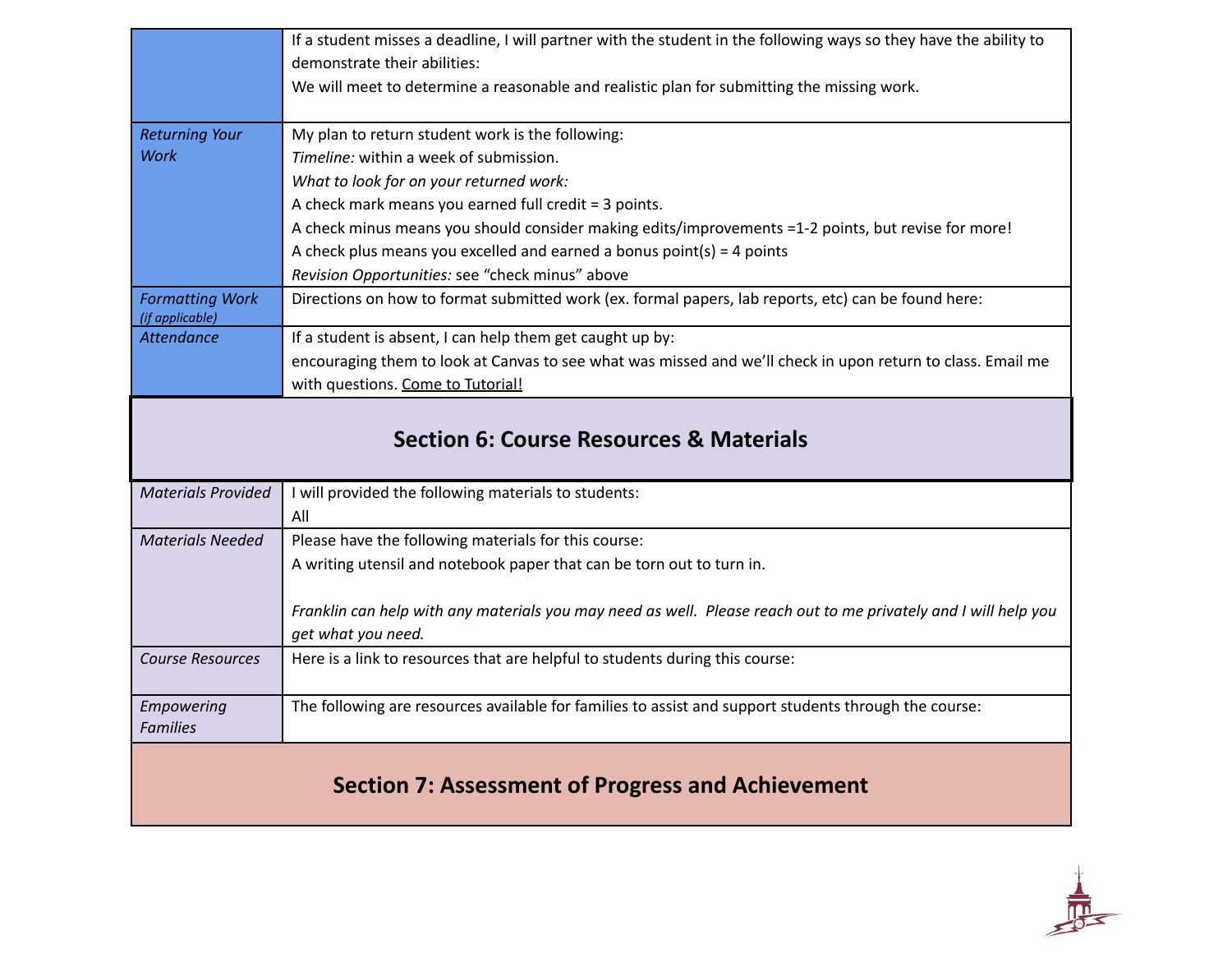| Formative<br><b>Assessments</b>                       | As students move through the learning journey during specific units/topics, I will assess & communicate their<br>progress in the following ways:                                 |
|-------------------------------------------------------|----------------------------------------------------------------------------------------------------------------------------------------------------------------------------------|
|                                                       | Daily work graded and returned within a week. Not all daily work will be recorded in Synergy. IF something will                                                                  |
|                                                       | be going into Synergy I will communicate that clearly on the assignment. It will say "This will be graded in<br>Synergy!"                                                        |
| <b>Summative</b><br><b>Assessments</b>                | As we complete specific units/topics I will provide the following types of opportunities for students to provide<br>evidence of their learned abilities:                         |
|                                                       | Graded projects, points determined based on project, communicated before project is begun and will include                                                                       |
|                                                       | rubric with examples. These will be graded in Synergy.                                                                                                                           |
| Student Role in<br>Assessment                         | Students and I will partner to determine how they can demonstrate their abilities in the following ways:<br>Collaborative creation of rubrics, self assessment, peer assessment. |
|                                                       |                                                                                                                                                                                  |
|                                                       |                                                                                                                                                                                  |
| <b>Section 8: Grades</b>                              |                                                                                                                                                                                  |
| <b>Progress Report Cards &amp; Final Report Cards</b> |                                                                                                                                                                                  |
| <b>Accessing Grades</b>                               | Students & Families can go to the following location for up-to-date information about their grades throughout<br>the semester:                                                   |
|                                                       | SYNERGY! I will NOT be using Canvas for grading purposes! I will use, at times, to provide feedback only.                                                                        |
|                                                       | I will update student grades at the following frequency:                                                                                                                         |
|                                                       |                                                                                                                                                                                  |
|                                                       | Weekly or every other week                                                                                                                                                       |
| <b>Progress Reports</b>                               | I will communicate the following marks on a progress report:                                                                                                                     |
|                                                       | Mark: P                                                                                                                                                                          |
|                                                       | Meaning of the mark:<br>$P =$ (currently) Passing, the percent will show in the report                                                                                           |
|                                                       | Mark: NG                                                                                                                                                                         |
|                                                       | Meaning of the mark:                                                                                                                                                             |